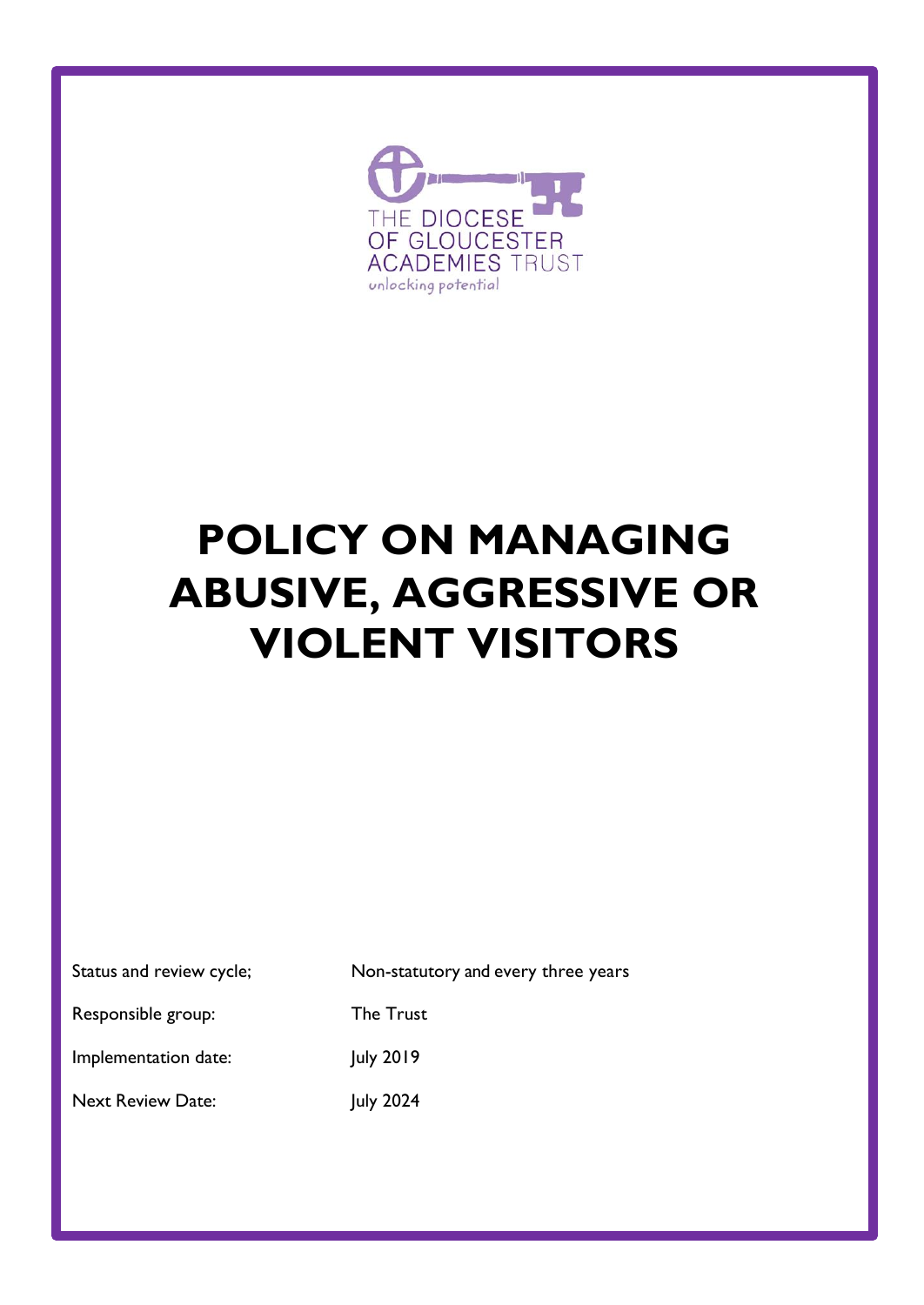# **POLICY ON MANAGING ABUSIVE, AGGRESSIVE OR VIOLENT VISITORS**

### **Statement of principles**

One of the core Christian values of The Diocese of Gloucester Academies Trust (DGAT) is that of dignity. This value should be demonstrated in all our interactions and relationships and communications will be respectful, courteous and professional.

DGAT encourages all schools to develop and maintain close links with its parents/carers and the community. We all believe children benefit when the relationship between home and school is a positive and mutually respectful one. Most parents, carers and others, whilst visiting our schools, are equally keen to work with us and are supportive of and respectful towards our schools.

From time to time it is necessary for parents and schools to deal with issues relating to children or incidents. It is important that discussions between parents/carers and staff are conducted in a calm and respectful manner. In most situations this is what happens, but on very rare occasions, aggression and verbal and/or physical abuse is directed towards members of school staff or members of the wider school community.

The Trust board and local governing bodies expect staff members to behave professionally in these difficult situations and attempt to defuse the situation where possible, seeking the involvement, as appropriate, of other colleagues.

However, all members of staff have the right to work without fear of violence and abuse.

#### **Managing abusive, aggressive and violent visitors**

We always expect parents and other visitors to behave in a reasonable way towards members of staff. This policy outlines the steps that will be taken where behaviour is unacceptable.

Types of behaviour that are considered unacceptable and that will not be tolerated are as follows:

- shouting, swearing or using offensive language at members of the school staff, either in person or over the telephone
- many emails and/or phone calls which amount to harassment and /or intimidation, despite the school's best efforts to address a situation
- **E** physical intimidation of a member of staff, for example standing very close to them, pushing or poking
- the use of aggressive hand gestures, for example shaking or holding a fist towards another person
- **•** behaviour that is deemed to be threatening
- inappropriate activity on social media in relation to members of staff
- hitting (e.g. slapping, punching and kicking)
- spitting
- breaching the school's security procedures.

This is not an exhaustive list; it seeks to provide illustrations of the range of unacceptable behaviours.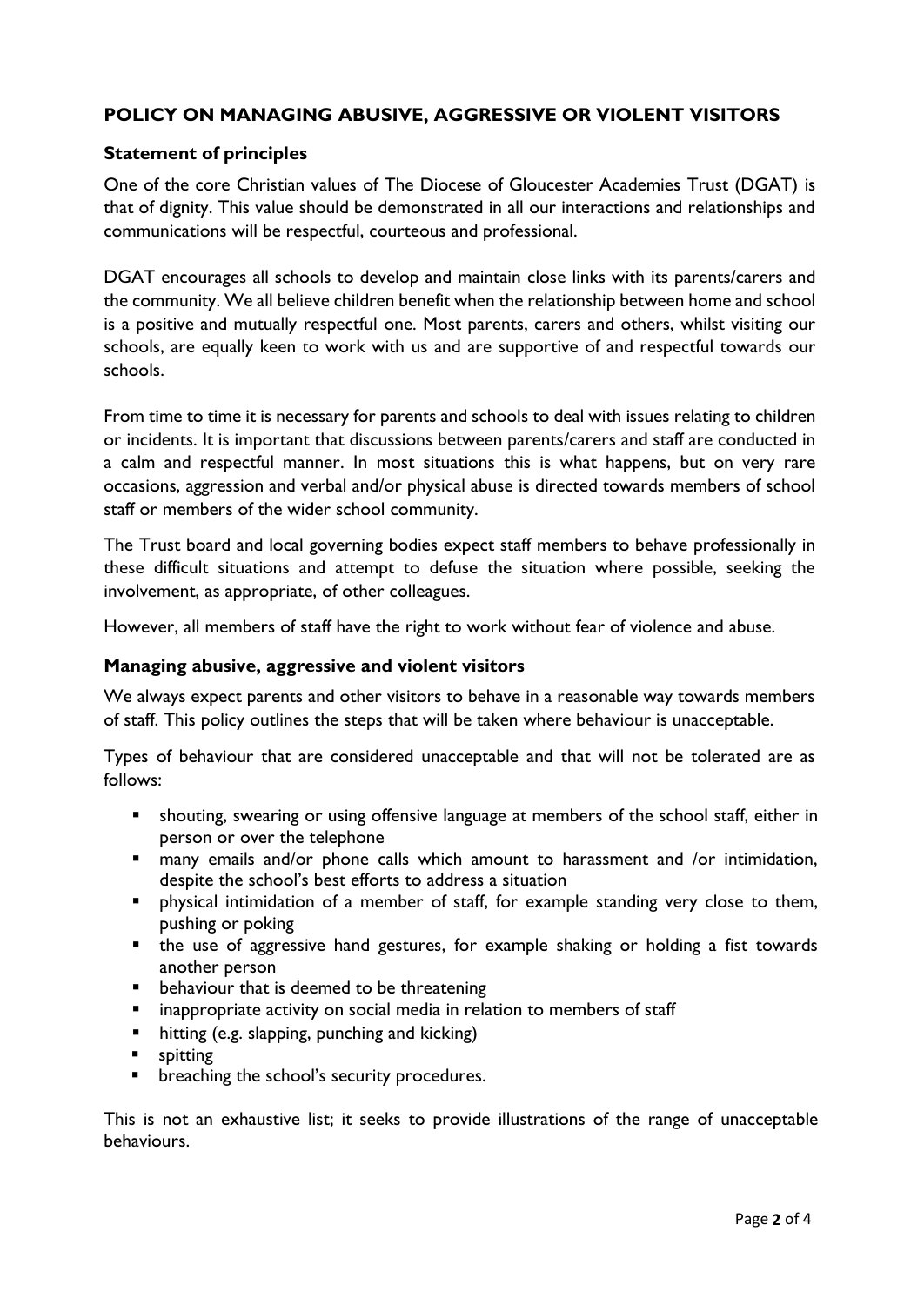Unacceptable behaviour may also result in the Trust board and/or the police being informed of the incident.

## **Guidance for staff**

A staff member must report any matter of intimidation, aggression, abuse or violence to the Headteacher. If the member of staff is in a meeting with an aggressive, abusive or violent visitor they should calmly and professionally outline that they are unable to continue the meeting in the current circumstances and report this immediately to the headteacher or other senior member of staff.

At all times, should situations deemed to be dangerous or illegal arise on the school premises, any member of staff, irrespective of their job role, is empowered to call the police requesting intervention to help maintain public order and / or personal safety. The headteacher must be informed immediately.

#### **Responses to unacceptable visitor behaviour**

If a visitor behaves in an unacceptable way towards a member of the school community, the headteacher and local governing body can:

- initiate a conversation with the visitor seeking to resolve the situation through discussion and mediation.
- write to the visitor describing the misconduct, explaining its impact on the school and stating its unacceptability
- impose a 'limited license' to visit the grounds and buildings identifying conditions attached to being on school property
- warn, in writing, of the possibility of a ban from the school's grounds and buildings if the misconduct is repeated

Where all relevant procedures have been exhausted and aggression or intimidation continue, or where there is an extreme act of violence, a visitor (including a parent or care of an existing pupil) may be banned by the headteacher from the school's premises for a defined period.

#### **In imposing a ban, the following steps will be taken:**

- 1. The visitor will be informed, that they are banned from the school's premises, subject to review, and what will happen if the ban is breached e.g. police involvement or an injunction application may follow. The letter will include the length of the ban and the date of any review.
- 2. Where an assault has led to a ban, a statement indicating the matter has been reported to the police will be included.
- 3. The chair of governors and the CEO of the Trust will be informed of the ban.
- 4. Where appropriate, arrangements for children being delivered to and collected from the school gates will be clarified.
- 5. If the period of the ban covers the time when Parents' Evening will be held, special arrangements will be made for the parent to have opportunity to meet with the teacher in appropriate conditions.